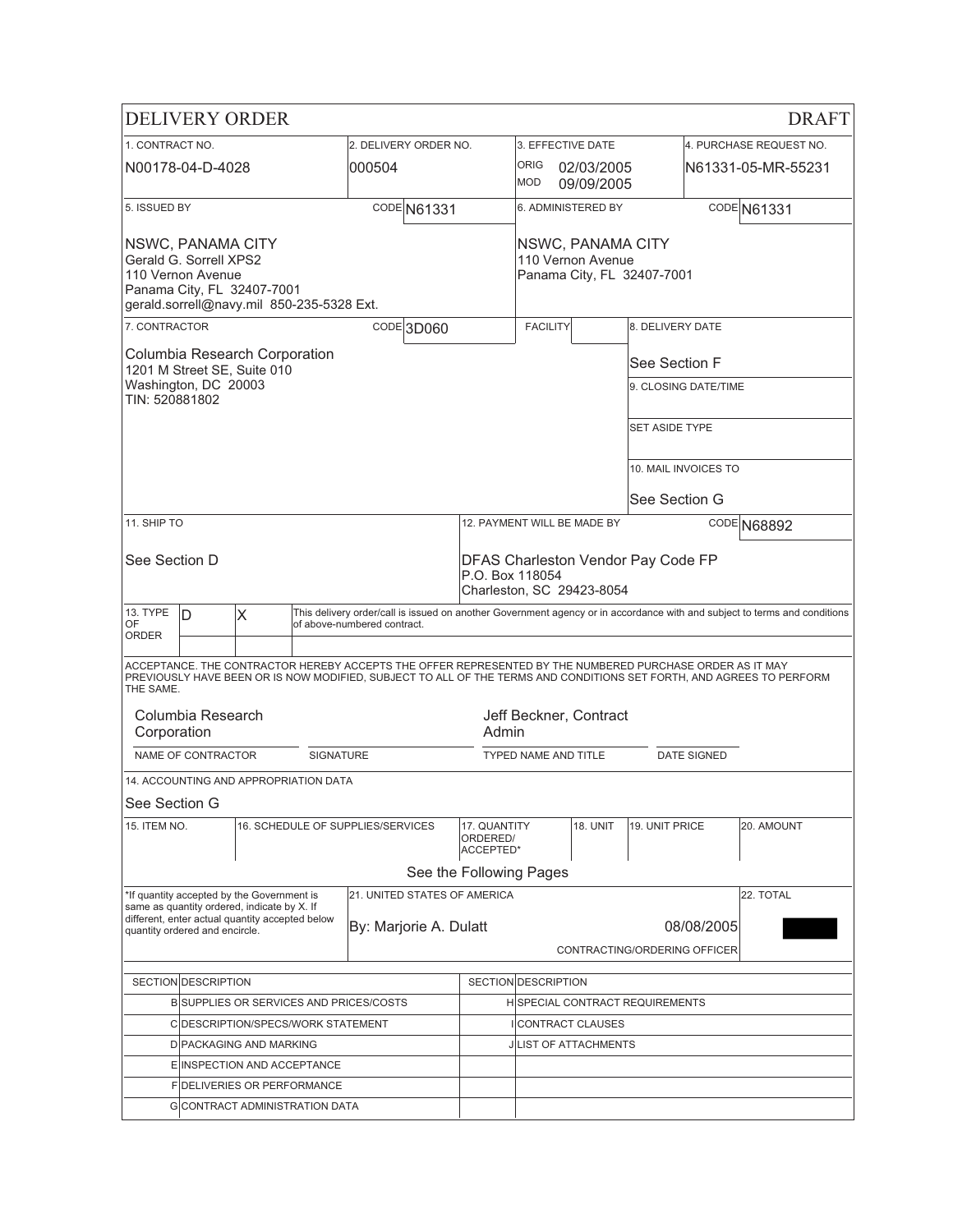| CONTRACT NO.     | <b>IDELIVERY ORDER NO.</b> | <b>PAGE</b> |
|------------------|----------------------------|-------------|
| N00178-04-D-4028 | 000504                     | 2<br>of 2   |

## MODIFICATION 04:

This modification is issued under the authority of FAR 52.249-14 titled, "Excusable Delays" (Apr 1984). The purpose of this modification is to re-establish the delivery date of this task order by extending the performance period from 9 September 2005 to 7 October 2005. This extension is necessary due to the events surrounding the aftermath of Hurricane Katrina and the barge availability. There is no change in the Firm Fixed Price.

A conformed copy of this Task Order is attached to this modification for information purposes only.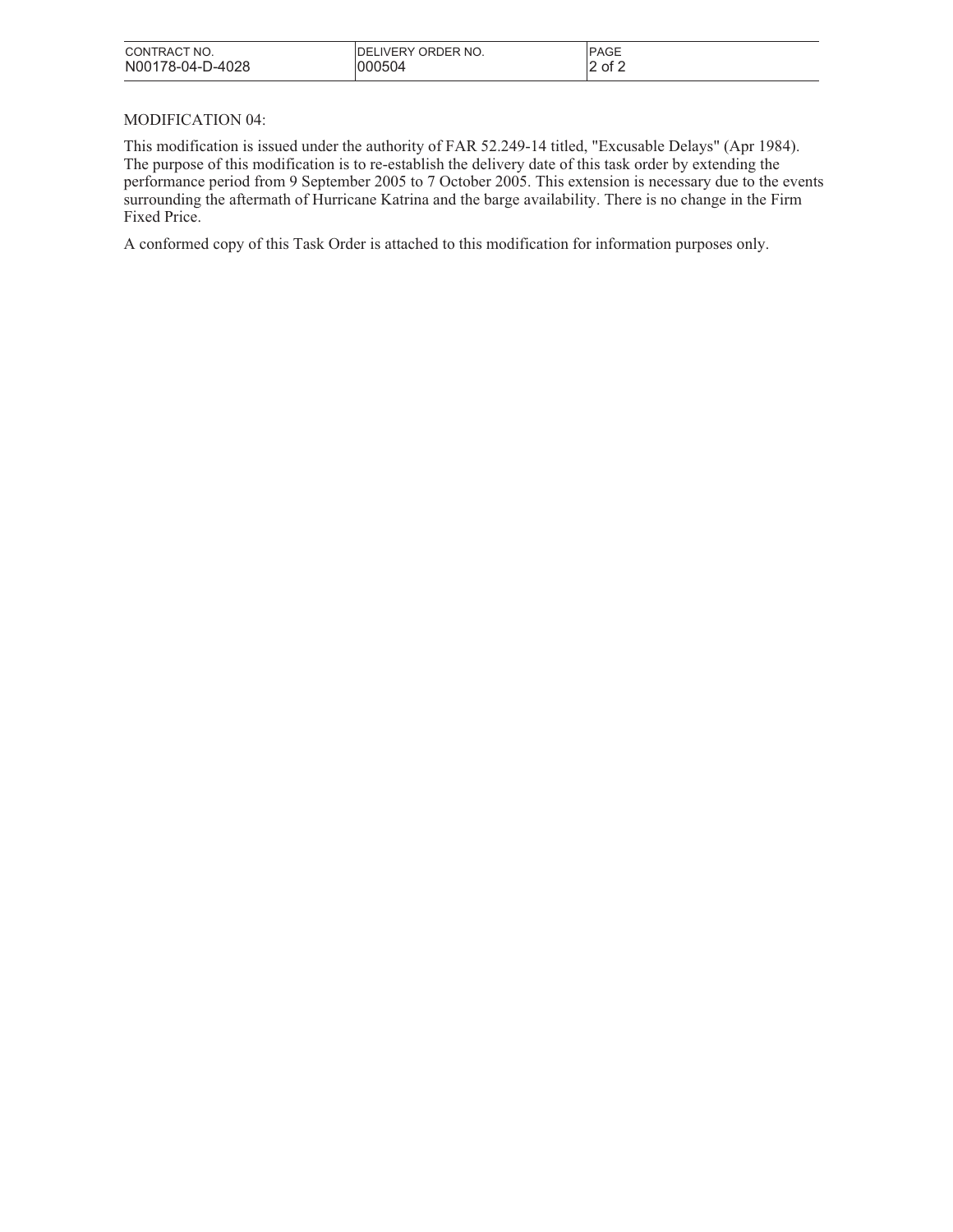| CONTRACT NO.     | IDELIVERY ORDER NO. | <b>PAGE</b> |
|------------------|---------------------|-------------|
| N00178-04-D-4028 | 000504              | of 8        |

# SECTION B SUPPLIES OR SERVICES AND PRICES

CLIN - SUPPLIES OR SERVICES

#### For FFP Items:

| Item | Supplies/Services Qty                                                                                                                            |           | Unit Unit Price Total Price |  |
|------|--------------------------------------------------------------------------------------------------------------------------------------------------|-----------|-----------------------------|--|
| 0002 | Barge Transfer<br>System                                                                                                                         |           |                             |  |
|      | 0002AA Non-Personal<br>services and<br>material necessay<br>to provide and<br>deliver a Barge<br>Transfer System<br>IAW with the SOW.<br>(RDT&E) | $1.0$ Lot |                             |  |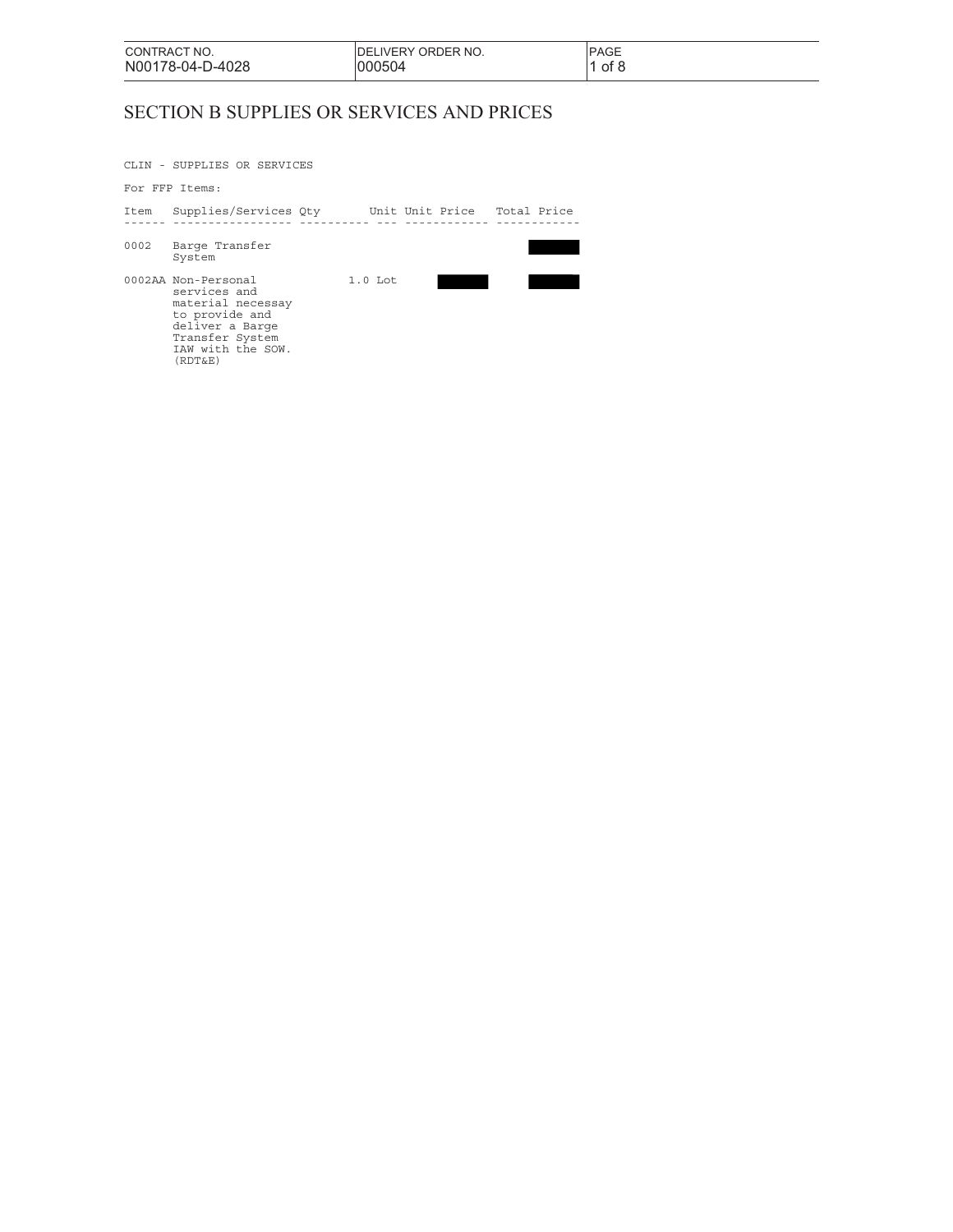| CONTRACT NO.     | IDELIVERY ORDER NO. | <b>PAGE</b> |
|------------------|---------------------|-------------|
| N00178-04-D-4028 | 000504              | $2$ of 8    |

## SECTION C DESCRIPTIONS AND SPECIFICATIONS

## SEE ATTACHED SOW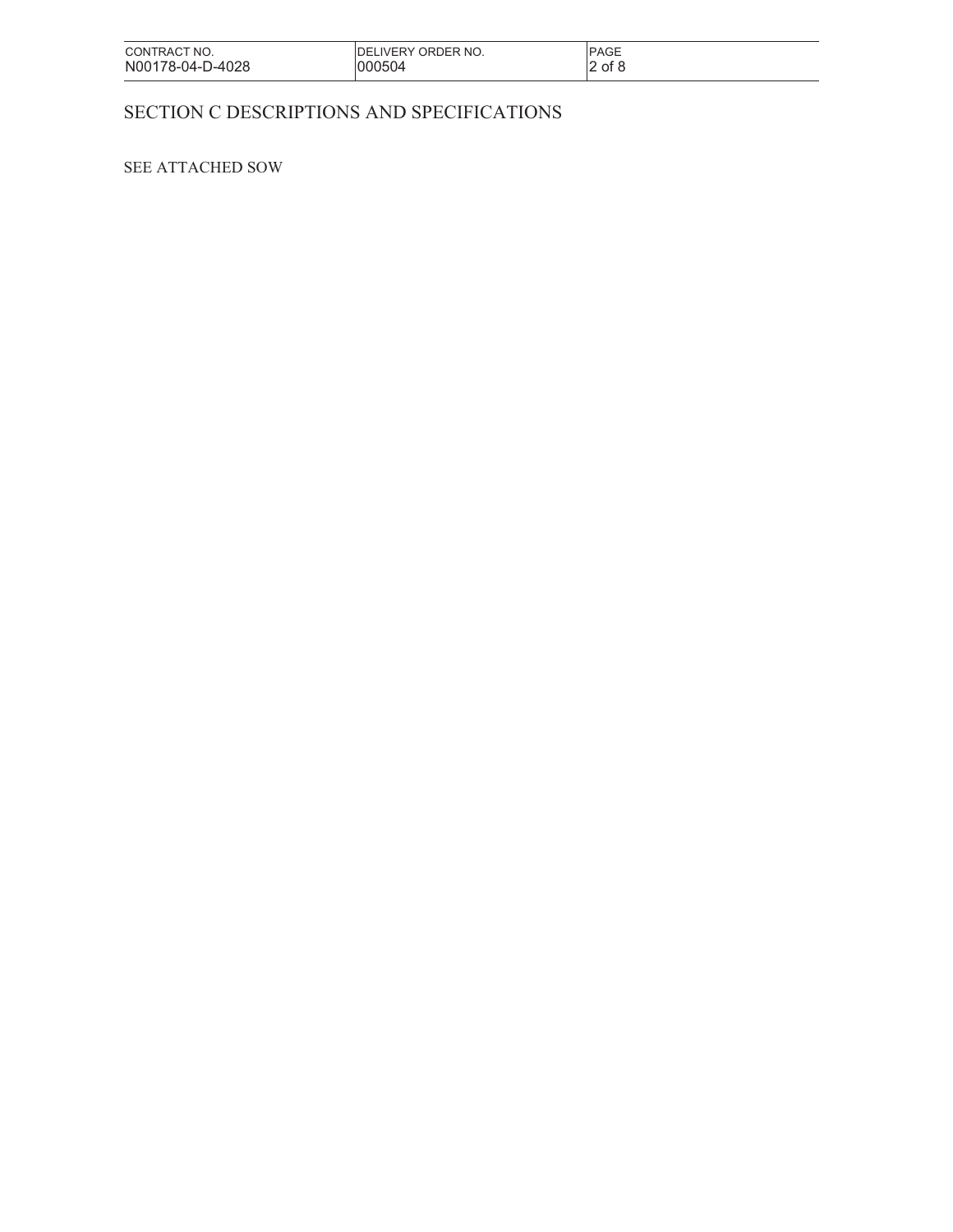| CONTRACT NO.     | IDELIVERY ORDER NO. | <b>PAGE</b> |
|------------------|---------------------|-------------|
| N00178-04-D-4028 | 000504              | 3 of 8      |

# SECTION D PACKAGING AND MARKING

Packaging and Marking shall be to best commercial practices.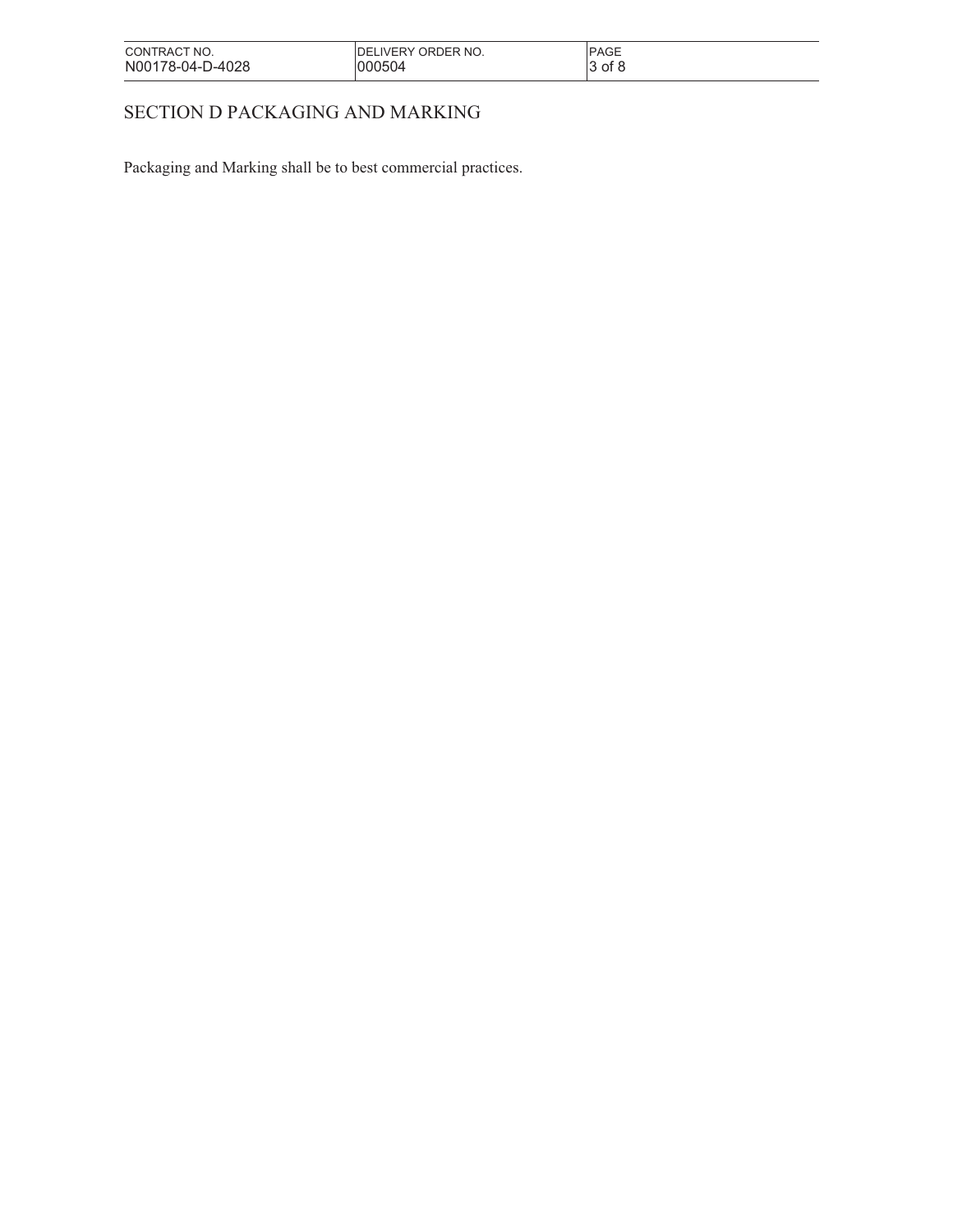| CONTRACT NO.     | <b>IDELIVERY ORDER NO.</b> | <b>PAGE</b> |
|------------------|----------------------------|-------------|
| N00178-04-D-4028 | 000504                     | 4 of &      |

# SECTION E INSPECTION AND ACCEPTANCE

Inspection and acceptance shall occur at destination, Eglin AFB.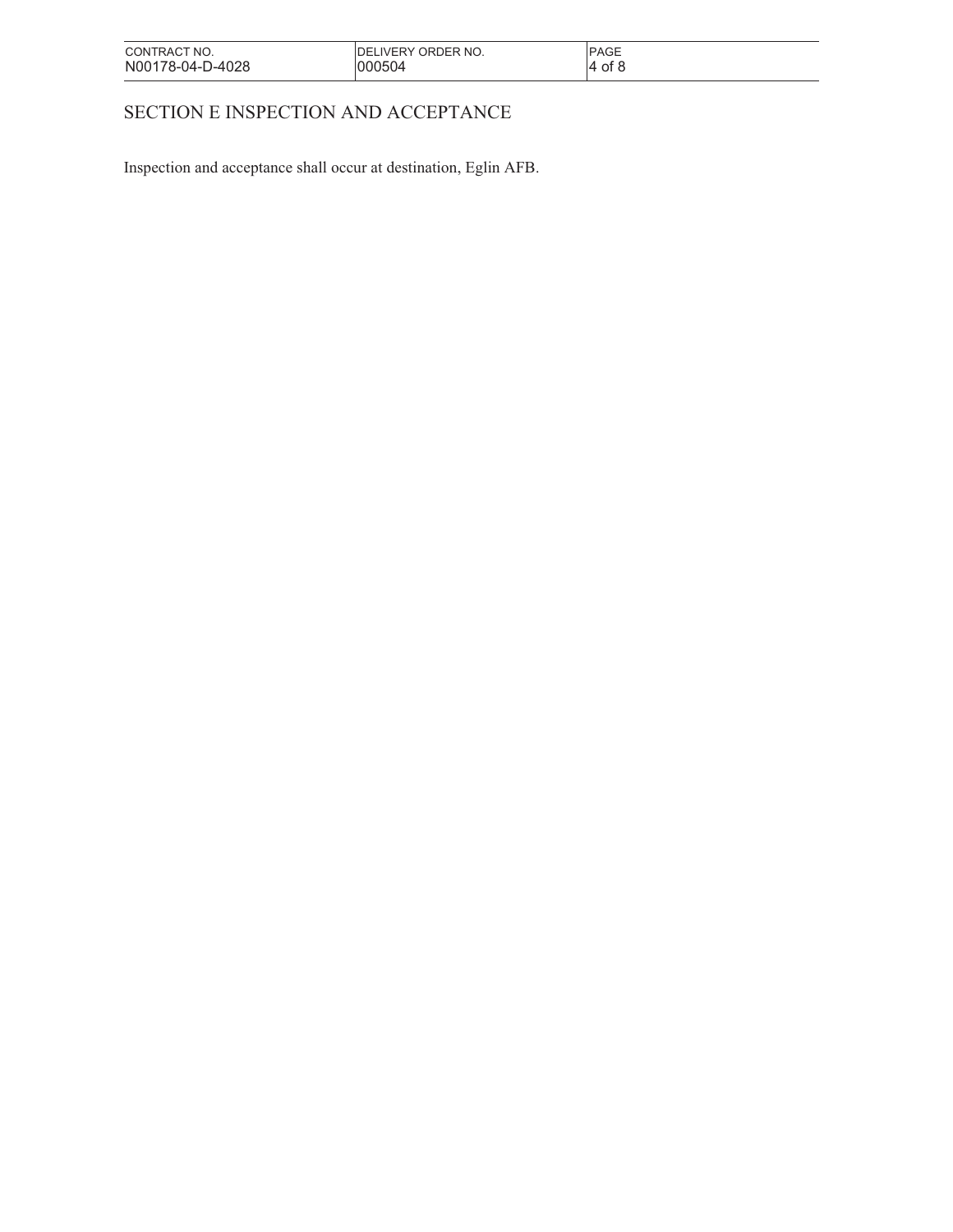| CONTRACT NO.     | IDELIVERY ORDER NO. | <b>PAGE</b> |
|------------------|---------------------|-------------|
| N00178-04-D-4028 | 000504              | of 8        |
|                  |                     | 15          |

# SECTION F DELIVERIES OR PERFORMANCE

# CLIN - DELIVERIES OR PERFORMANCE

Delivery - 0002AA - 15 July 2005.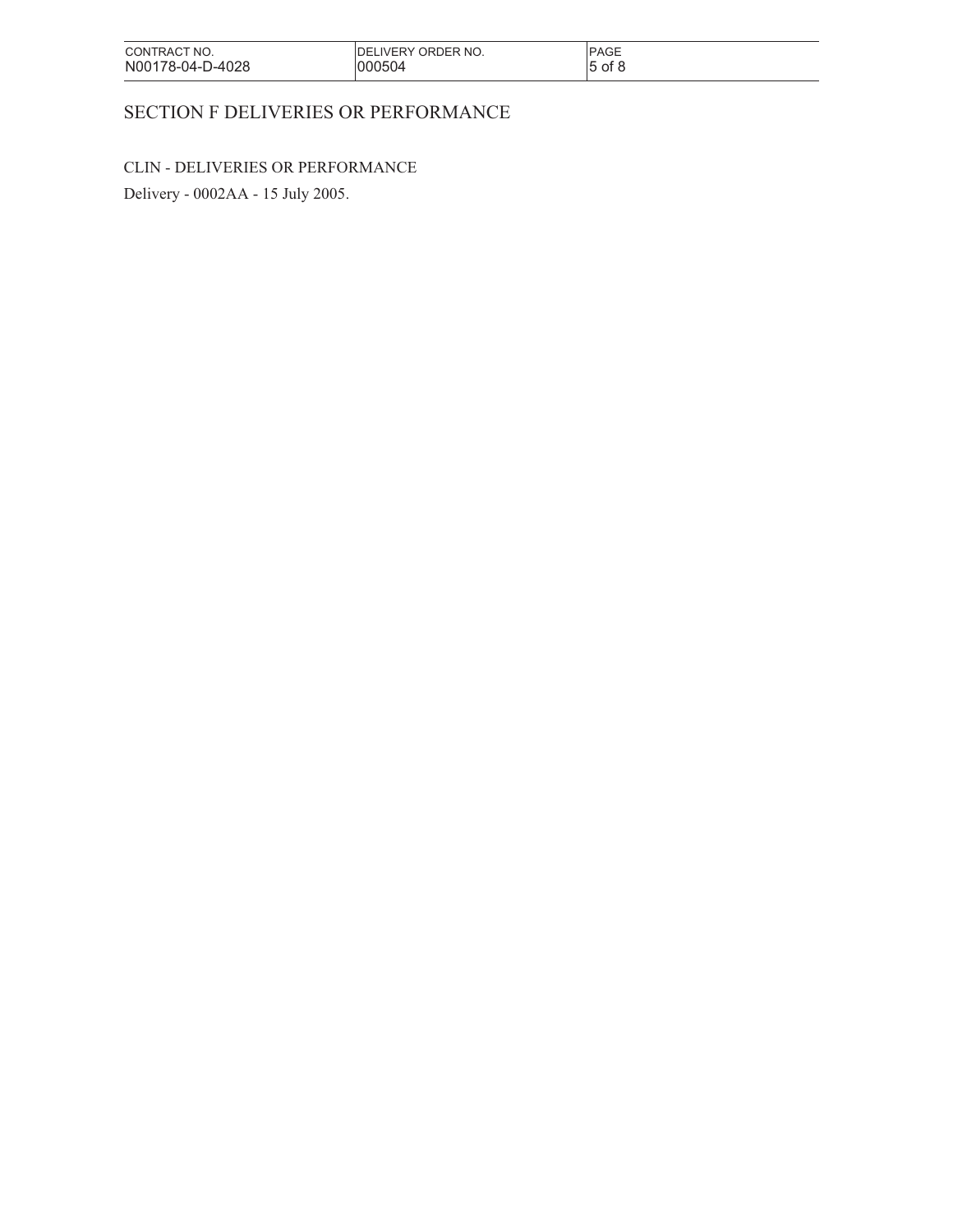| CONTRACT NO.     | <b>IDELIVERY ORDER NO.</b> | <b>PAGE</b> |
|------------------|----------------------------|-------------|
| N00178-04-D-4028 | 1000504                    | 16<br>of 8  |

## SECTION G CONTRACT ADMINISTRATION DATA

Accounting Data

SLINID PR Number Incremental Amount -------- ---------------------- --------------------- 0002AA 50034603 53797.00 LLA : ACRN:AA 5753600 295 4721 696997 7T6510 59201 000000 503000 F03000 JON ABZG4062 MIPR No. NFY76210590136

Contract Specialist Todd Doucett, XPS2 110 Vernon Ave. Panama City, FL 32407 Todd.Doucett@navy.mil 850-235-5817

## SECTION H SPECIAL CONTRACT REQUIREMENTS

No Special Contract Requirements.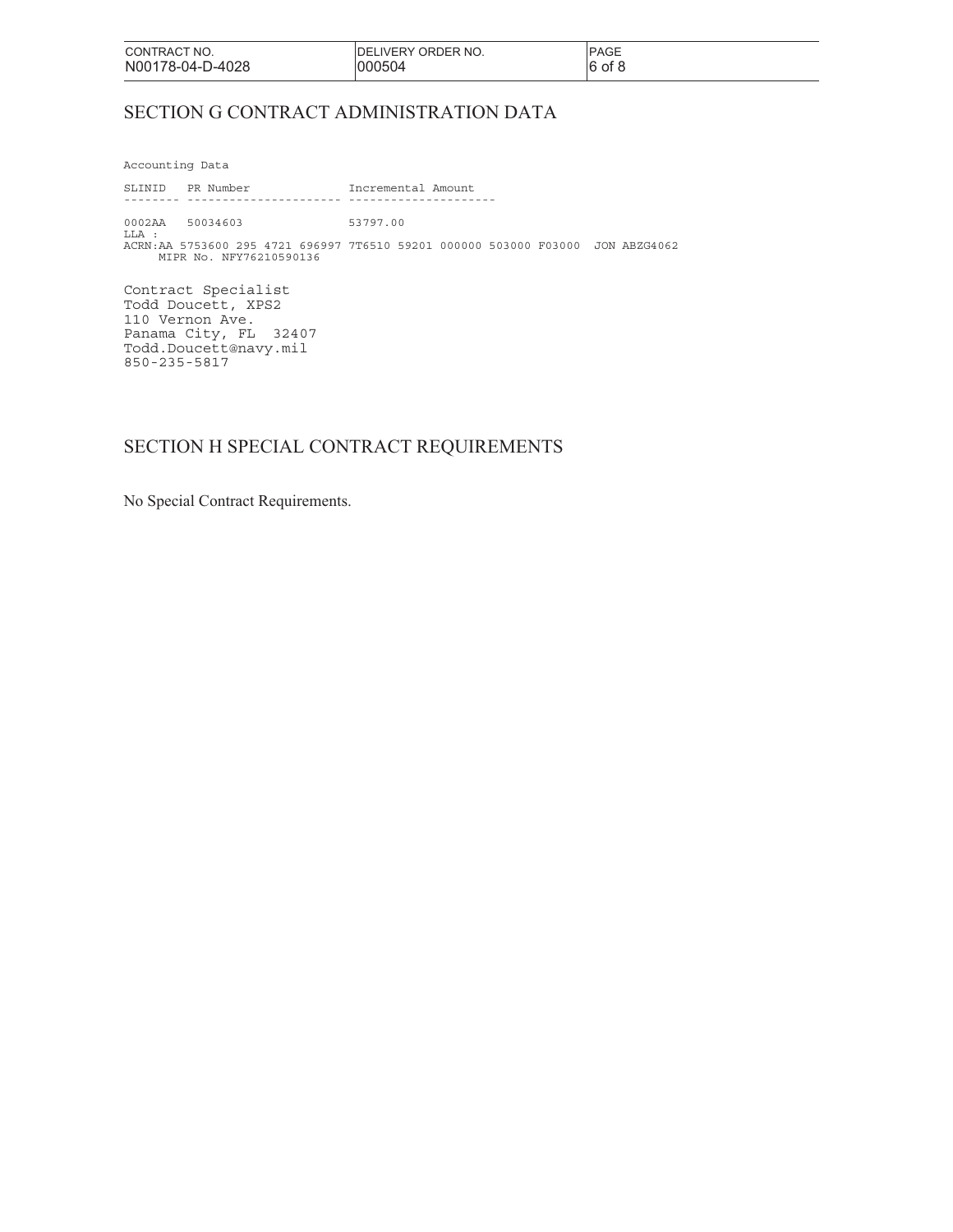| CONTRACT NO.     | IDELIVERY ORDER NO. | <b>PAGE</b> |
|------------------|---------------------|-------------|
| N00178-04-D-4028 | 000504              | of 8        |

# SECTION I CONTRACT CLAUSES

Applicable Section I clauses are contained in the basic MAC document.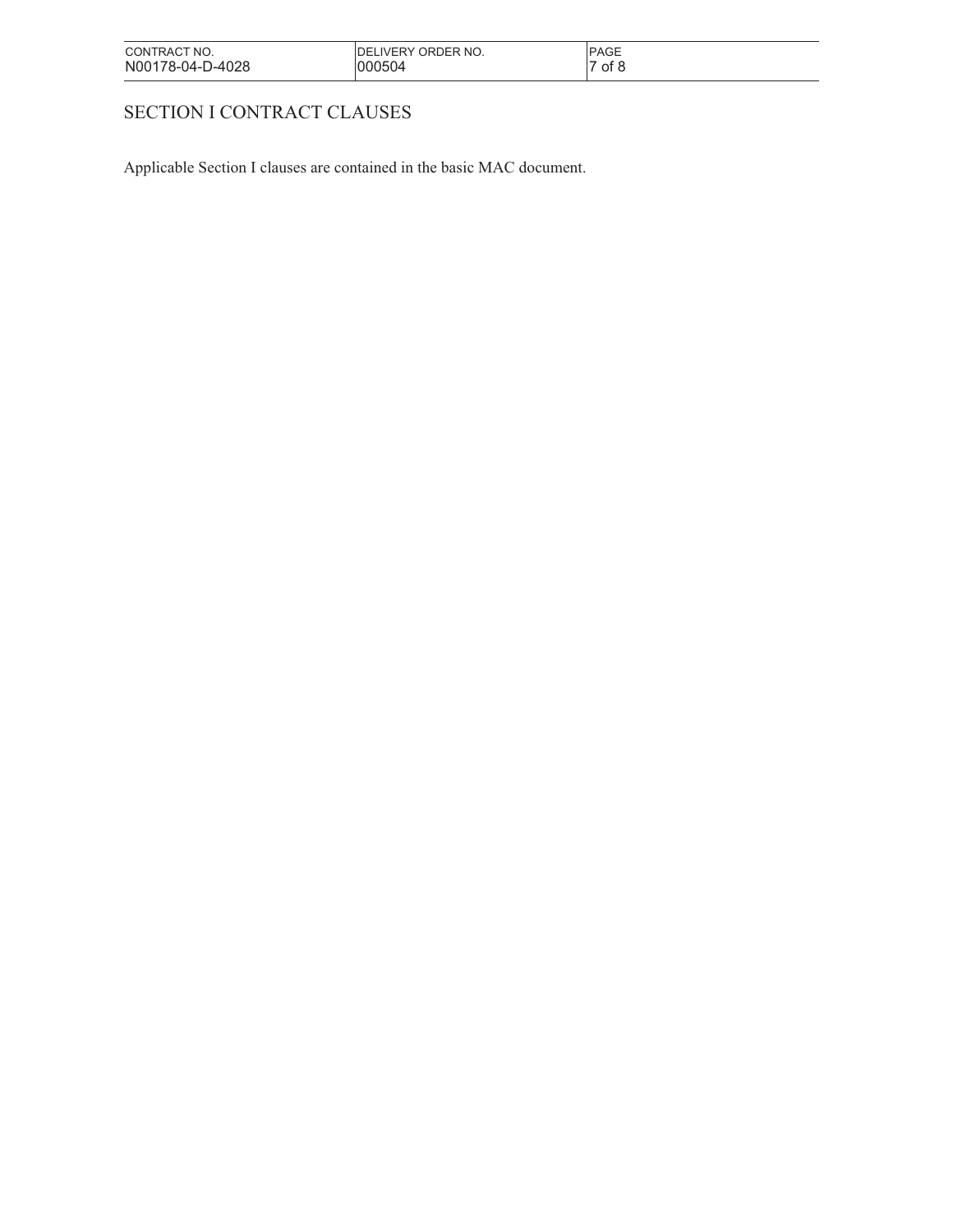| CONTRACT NO.     | IDELIVERY ORDER NO. | <b>IPAGE</b> |
|------------------|---------------------|--------------|
| N00178-04-D-4028 | 000504              | 8 of 8       |

# SECTION J LIST OF ATTACHMENTS

SOW Conceptual Drawing CDRLS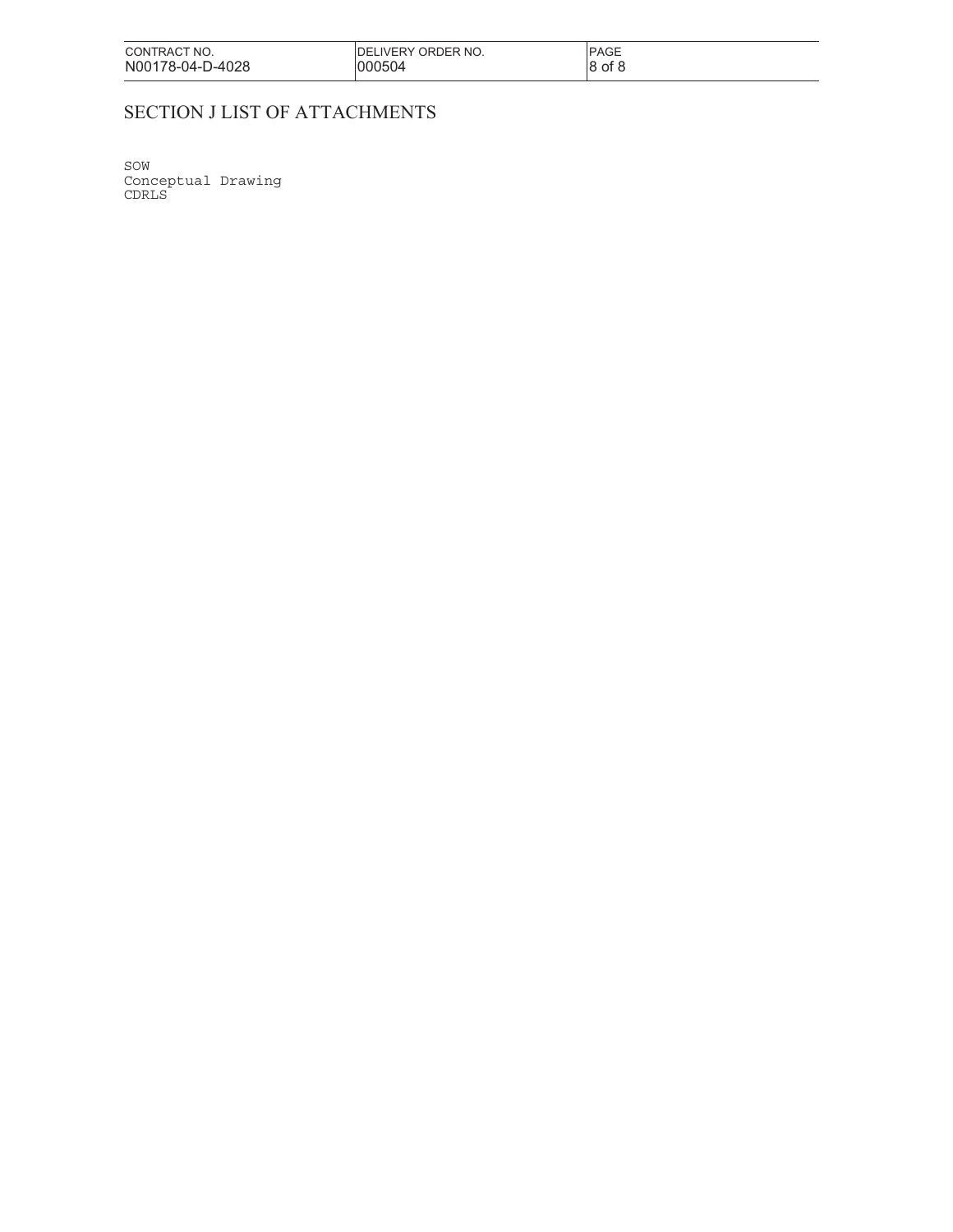#### 21 December 2004

Statement of Work (SOW) For Barge Transfer System Rev 1

#### 1.0 SCOPE

 This SOW includes the requirements for designing, fabricating and installing a boarding platform on Eglin AFB, 46<sup>th</sup> Test Wing's Instrument Barge located in Fort Walton Beach, Fl.

### 2.0 APPLICABLE DOCUMENTS

 The following documents, of the exact issue shown, form a part of this Statement of Work to the extent specified herein. In the event of conflicts between the document referenced herein and the contents of this SOW, the contents of this SOW shall take precedence. Second tier and lower reference documents (i.e., documents referenced in the primary reference) shall be for guidance only.

#### 2.1 Military Standards: None

2.2 Military Specifications: None

#### 2.3 Other Documents:

- (a) Concept sketches for proposed Boarding Platform attached (Attachment 1 to this SOW).
- (b) ISO 9001-2000 Quality management systems -- Requirements

#### 3.0 REQUIREMENTS

3.1 The contractor shall design, fabricate and install a retractable platform to facilitate the safe transfer of passengers and light equipment to and from a 7-meter RHIB and a 10 meter RHIB to the barge using Attachment 1 for guidance. The design, fabrication, and installation shall be conducted using a quality system equivalent to ISO 9001-2000. The design must incorporate only materials suitable for the marine environment. The platform deck must be fabricated with non-skid grating and be capable of supporting 100 psf loading. A 3-foot wide accommodation ladder with handrails must extend from the platform to the barge deck longitudinally (not as shown in sketch). In the fully retracted position, the platform must not exceed a 100-inch (inboard from side edge of barge) by 149-inch (longitudinally) footprint on the barge deck. However, during the design process, the contractor shall recommend changes to the sketch to reduce the 100-inch dimension as much as possible without significantly increasing manufacturing and installation costThe platform must be designed with vertical members that extend below the water line to prevent a 7 meter RHIB and a 10-meter RHIB from being pulled under the platform when the barge is heeled over at 15°. The structure that will be suspended in the water must be coated with a marine anti-fouling paint. Prior to the start of fabrication the Contractor shall obtain written Government approval of the final design.

3.2 Installation of the platform will occur on site at Eglin AFB. The Instrument Barge will be moored to a pier during installation. The contractor will be responsible for providing its own lifting equipment and floating equipment needed for installation.

3.3 Deliverables will include the installed platform and a certificate of conformance on the design, fabrication and installation in accordance with the SOW per ISO 9001 Standards.

### 3.0 GOVERNMENT FURNISHED EQUIPMENT

None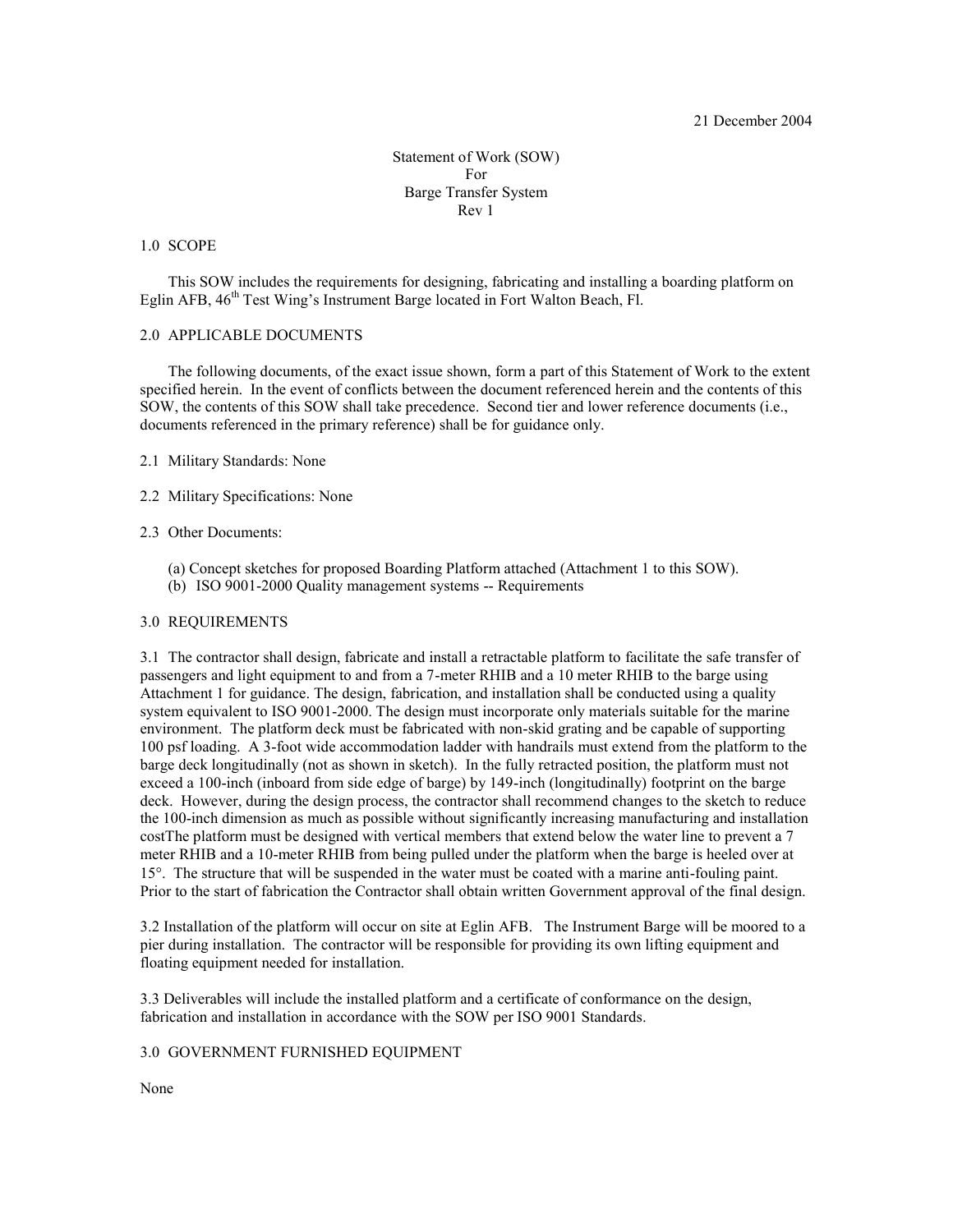#### 5.0 DELIVERABLES

All data deliverables shall be submitted in accordance with the schedule and quantities specified in the attached Contract Data Requirements List (CDRL) DD Form 1423, Exhibit A.

#### 6.0 PERIOD OF PERFORMANCE

Eight weeks after the date of award.

#### 7.0 SECURITY

This effort is unclassified.

#### 8.0 DISTRIBUTION LIMITATION STATEMENTS

Technical documents and other data materials generated under this delivery order shall be marked with the following distribution limitation statement on the cover and title page in accordance with MIL-STD-1806. Word processing/CAD files shall have the statement included in the file such that the first page of any resultant hard copy or reports shall display the statements. For drawings the statements shall be as near to the title block as possible without obscuring any detail of the drawing. Additionally, each diskette delivered shall be marked externally with the statement:

DISTRIBUTION AUTHORIZED TO DOD COMPONENTS AND THEIRCONTRACTORS ONLY; ADMINISTRATIVE/OPERATIONAL USE (DATE STATEMENT APPLIED). OTHER REQUESTS FOR THIS DOCUMENT SHALL BE REFERRED TO: COMMANDING OFFICER, NAVAL SURFACE WARFARE CENTER - PANAMA CITY, ATTN: CODE E20, 110 VERNON AVENUE, PANAMA CITY, FL 32407-7001.

DESTRUCTION NOTICE - FOR CLASSIFIED DOCUMENTS, FOLLOW PROCEDURES IN DOD 5220.22-M, NATIONAL INDUSTRIAL SECURITY PROGRAM OPERATING MANUAL, CHAPTER 5, SECTION 7 OR DOD 5200.1-R, INFORMATION SECURITY PROGRAM REGULATION. FOR UNCLASSIFIED, LIMITED DOCUMENTS, DESTROY BY ANY METHOD THAT WILL PREVENT DISCLOSURE OF CONTENTS OR RECONSTRUCTION OF THE DOCUMENT.

### 9.0 RELEASE OF INFORMATION

All technical data provided to and/or developed by the Contractor shall be protected from public disclosure in accordance with the markings contained thereon. All other information relating to the items to be delivered or services to be performed under this contract may not be disclosed by any means without prior approval of the authorized representative of the contracting officer. Dissemination or public disclosure includes, but is not limited to, permitting access to such information by foreign nationals or other such persons or entities, publication of scientific or technical papers, advertising or other proposed public release. The Contractor shall provide adequate protection to such information so as to preclude access by any person or entity not authorized such access by the Government.

### 10.0 PERFORMANCE BASED REQUIREMENTS.

The requirement is performance based. The Standards for Performance, the Acceptable Quality Level (AQL), performance monitoring plan and incentives are defined as follows: